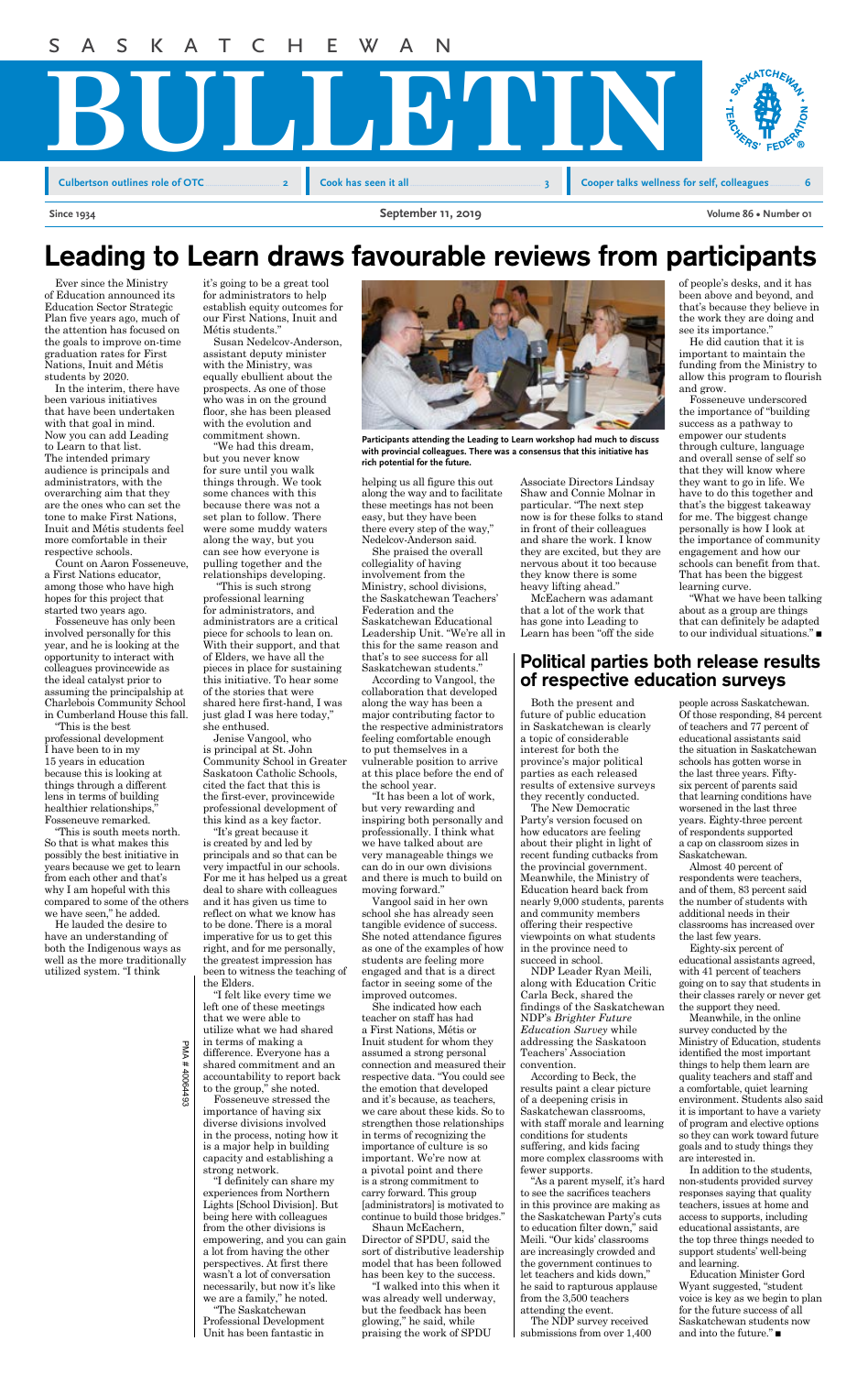You don't have to talk to Mary Culbertson for very long to realize this is an individual who is not easily surprised. This is due to the simple fact she has seen things from so many different angles. That tends to all but remove naive idealism from the conversation.

As the first woman to occupy the position of Treaty Commissioner of Saskatchewan since early 2018, the University of Saskatchewan graduate is a lawyer by profession. During the past two decades she has worked with the federal, provincial and territorial governments and with a host of Indigenous organizations.

That experience has made her all too aware of the level of bureaucracy that often impedes meaningful work on the path to truth and reconciliation, despite claims to the contrary.

Sitting in her office at the Office of the Treaty Commissioner, Culbertson acknowledged her level of frustration at the lack of genuine participation among the various parties when at the negotiating table.

While thoughtful in her approach, make no mistake– Culbertson is also someone who calls it as she sees it. And as mentioned, she has seen this sort of bureaucracy all too often.

"For sure it's purposeful, and it's from all sides at the table. There is definitely a sense of internal bias at those tables. If there was more of a collective will, it wouldn't be a matter of blaming each other," she offered.

Culbertson noted that when it comes to racism, she



**Mary Culbertson, Treaty Commissioner of Saskatchewan, has seen things from both sides of the table. She is determined to be a catalyst in moving reconciliation forward.**

# Culbertson determined to use role at OTC to move reconciliation forward

finds it easier to deal with when someone is overt and blunt about it "because then you know what you're dealing with as opposed to veiling those views under the guise of being benevolent."

Culbertson grew up seeing both worlds on the family farm north of Pelly which is across the river from her Nation of Keeseekoose. She explained that while her mother was Aboriginal and her father was Irish, she was never confused about her Aboriginal roots.

She said until Grade 2, she had never encountered racism or realized she was "different." Her experience growing up only solidified her resolve, even as a young child. "I wanted to do something, and I knew I would fight for people. So I went to law school and now in this role, it just seems like a natural fit," she said.

Culbertson has approximately three years left in her five-year appointment (she is the first full-time treaty commissioner for some time after succeeding George E. Lafond).

That full-time role, coupled with her determination to make a difference, means she has put on close to 100,000 kilometres travelling throughout the province approximately 15 days a month.

While conceding that this has contributed to a sense of fatigue and stress at times, she sees her role as a "duty" and adheres to a sense of servitude as a result of her background in law. While the OTC has been in existence for 30 years and remains a vanguard in the

# **Connect with us for provincewide library resources and services**

# **By Joan Elliott, Librarian/Manager, Stewart Resources Centre**

Welcome to the new school year! Whether you are beginning your first year of teaching or are a more experienced teacher or principal, we encourage you to check out the resources and services available at the Stewart Resources Centre.

### **Materials in the collection**

Contact us today to see how we can be of service. We wish you the very best.  $\blacksquare$ 

The collection includes over 27,000 books and audiovisual materials on such professional topics as supporting the mental health and well-being of students and teachers, trauma-informed practice, differentiation, instructional strategies, inclusive education, student assessment, classroom management, student engagement, professional growth and school leadership.

Additionally, the Centre holds a copy of most learning resources approved by the Ministry of Education through the Exploring the Many Pathways to Learning project. For example, recommended resources are available for: K-12 treaty education; English Language Arts 10, 20, 30; Biology 30; M-2 Programme d'études interdisciplinaire; Sciences 1-5; and Études catholiques 9, 10, 20, 30 among many others.

### **Services**

Wherever you live in Saskatchewan, you can borrow these high-quality resources by using our online catalogue and request form available on the Saskatchewan Teachers' Federation website at <www.stf.sk.ca> > Professional Resources > Stewart Resources Centre > Online Catalogue. The login feature is not yet enabled but the catalogue can still be easily searched.

If you live outside of Saskatoon, we will mail materials to you at your school or home free of charge. Please keep the postage-paid label to use when returning them. If you live in Saskatoon, you can request that items be sent directly to your school through the weekly interschool mail system. The lending period is four weeks and renewals may be requested.

Other services include an email reference service wherein you can request specific titles or resources to fit subject-area outcomes. The form is available at<www.stf.sk.ca> > Professional Resources > Stewart Resources Centre > Services > E-Reference Service. If you are looking for up-to-date or historical research, we will search a variety of databases on your behalf. Simply fill out the Request Journal Database form located at <u>www.stf.sk.ca</u> > Professional Resources > Stewart Resources Centre > Services > Request Journal Database Search.

courageous conversations and we can't stop. That is what truth and reconciliation is supposed to be about, and the opportunity is there for us to make a real difference," Culbertson stressed.  $\blacksquare$ 

Woloschuk, who still lives in Saskatoon with husband Gerard, obtained her bachelor of education degree in 1977, before adding a bachelor of arts the following year and earning a master's degree in education, majoring in education administration, in 2004. $\blacksquare$ 

Additionally, online bibliographies on specific topics as well as monthly New Arrivals lists can be located on the Resources section of our webpage. We also provide a current awareness service via Twitter. Follow us @STFLibrary to find out about the latest resources in the Centre or available elsewhere.

### **New resources**

The items highlighted below are a sampling of some of the exciting new resources added to the collection. *Future History: Reclaiming Our History, Harnessing Our Future*,

a 13-episode documentary series produced by Redcloud Studios and distributed by McIntyre Media, features two Indigenous hosts who travelled to communities across Canada to develop a greater understanding of the cultural revitalization that is occurring. *Origin Stories*, *Policy*, *Pow Wow & Exhibition*, *The Arts*, and *Wellness* are some of the titles in the series.

Teachers in Saskatchewan's numerous multigrade, multiage or combination classrooms will find *Understanding Multiage Education*, by Sandra J. Stone and Kathleen G. Burriss to be a thoughtful guide. Chapters on topics such as curriculum, assessment, grouping and learning environment provide valuable strategies and insights.

*PLC+: Better Decisions and Greater Impact By Design*, by Douglas Fisher, Nancy Frey, John Almarode, Karen Flories and Dave Nagel, emphasizes the importance of collaborative work in fostering student learning, equity and collective teacher efficacy. Their PLC+ framework focuses on five essential questions including: Where are we going? Where are we now? How do we move learning forward? What did we learn today? Who benefited and who did not benefit?

### **Contacting the Centre**

We are open weekdays from 8:30 a.m. to 5 p.m. during the school year. For information or to request materials, please visit us in person at 2317 Arlington Avenue in Saskatoon, telephone 1-800-667-7762, email [src@stf.sk.ca](mailto:src%40stf.sk.ca?subject=) or use our online forms.

Former Saskatchewan Teachers' Federation President Dianne Woloschuk was re-elected to the Education International Executive Board at the recent 8th World Congress held in Bangkok, Thailand.

Woloschuk, who was first elected to the EI Executive Board in 2015 and represents the Canadian Teachers' Federation, occupies one of 10 regional seats alongside educators from around the world.

Woloschuk's presence at the Executive Board level was welcomed by EI President Susan Hopgood of Australia, who stressed the organization is "always advocating for gender parity," which saw 15

# Woloschuk re-elected to EI Executive Board

women elected along with 12 male counterparts.

During Woloschuk's first four-year term on the EI Executive Board, the native of Saskatchewan and longtime Saskatoon teacher and administrator, sat on the EI Constitution and Bylaws Committee and served as chair of the EI Status of Women committee. She also been involved through EI's advocacy at the United Nations Commission on the Status of Women.

Woloschuk was President of the Saskatchewan Teachers' Federation from 2007 to 2010, and later went on to become President of the Canadian Teachers' Federation from 2013 to 2015.



country in terms of offering treaty kits for teachers, it has been an ongoing challenge to secure sufficient funding.

According to Culbertson, she would love to see the treaty kits updated and to make the contents available online.

"Our resources definitely need to be updated. Teachers need to continue to be exposed to learning about the cultural aspect and to be able to review and update the contents.

"When I think back to the start of the OTC [under Judge David Arnot], there were some amazing building blocks in the first 10 years time. I hear from Elders all the time about what it is we should be doing now and they have high expectations. I tell them we're doing all we can, but there is a sense of disappointment," she conceded.

"There needs to be a strong political will for us to move forward in the way we would like, but the involvement of the electorate plays a big part in that. So when I talk to people, I always try to personalize the importance of what it means for all of us to be treaty people," Culbertson said.

Describing herself as a realist, Culbertson's aspirations are tempered by knowing what is attainable, or the "low-hanging fruit" as she calls it in terms of the longerterm goals for the OTC.

"We just keep chugging along and I always have hope. We're making inroads but it can be a slow process sometimes," she sighed, while remembering all too well that she assumed her role at the same time as when the infamous Gerald Stanley trial was taking place.

Culbertson freely admits that trying to change longheld views of those 40 years and older, for example, is all but futile. "So we need to focus more on the younger people who are more impressionable and open to learning.

"The original intent of treaties, and education in particular, has been horribly bastardized," Culbertson said, alluding to the adoption of the lamentable residential school experience.

"We're never going to go back, but what we can do is pick up the pieces together and move forward. It has to be together. It has to be about people and not governments. That requires

# **Resource Connections**



### **Dianne Woloschuk**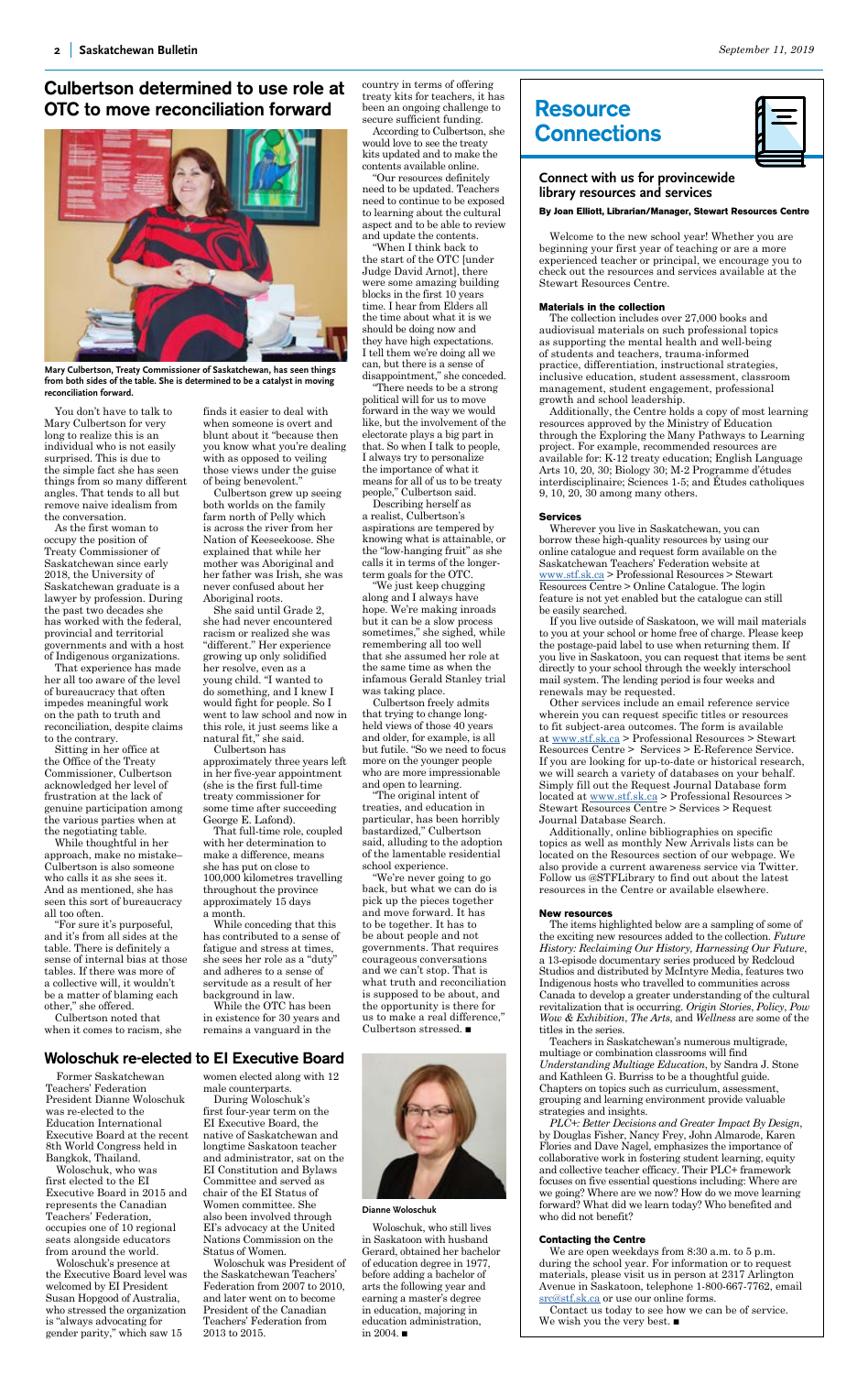# <span id="page-2-0"></span>Cook's long-standing involvement on behalf of Métis education seeing results

During the 40 years he has been involved in education in Saskatchewan, it's probably fair to say Earl Cook has seen it all–sometimes more than once.

Cook, a former teacher himself, has a varied resumé to say the least, including being a former co-chair of the Gabriel Dumont Institute Board of Governors. Two years ago he received an Honorary Doctor of Laws degree from the University of Saskatchewan.

Cook has been a firebrand in his commitment to Indigenous education, and particularly for the province's north and his Lac La Ronge home. Moreover, there is no sign whatsoever of his passion having diminished or that he might be pulling back. In utilizing his often hard-earned savvy and determination, one of his latest coups is a classic example of how he has been able to open many doors that once appeared closed.

Two years ago, the muchapplauded Northern Teacher Education Program was abruptly pulled after over 40 years of having provided a long line of teachers trained at the Lac La Ronge facility. All along, the stated intention was for graduates of the program to return to their roots and thus help alleviate

critical features in attracting Indigenous and Métis teachers.

According to Cook, the timing is right for the collaboration between Gabriel Dumont and the Lac La Ronge Indian Band in opening this new chapter. He cited the 2017 Canada-Métis Nation Accord as a key springboard in which the Métis Nation was recognized for its own collective identity, language and culture in its journey towards self-government.

Moreover, the Supreme Court of Canada ruled that it was the federal government, as opposed to the provincial government, that had the legal responsibility to legislate issues related to Métis and non-status peoples.

"There was a big change when the Liberals came into office and that was a big part of their platform. So with the signing of the Accord, the federal government had the fiduciary responsibility for Métis and First Nations people. It made things much clearer in the area of advanced education. It was a major accomplishment for our future," Cook said.

Buoyed by the initial surge of applicants, Cook said they would like to accept people from across northern Saskatchewan with a view to expand in the future–perhaps to include some kind of arrangement with Northlands.

the teacher shortage in many remote northern communities.

As frustrated as he might have been at the time, Cook is no quitter and he has proven countless times how adroit he can be at finding solutions by working behind the scenes. Now, in a sort of full-circle scenario, Gabriel Dumont Institute, in partnership with the Lac La Ronge Indian Band, has secured a facility located on the aforementioned First Nation.

This time the program will be known as the Northern Indigenous Teacher Education Program. Already the pinch has been felt by nearby Northlands College, which had been earmarked as the successor to NORTEP, but the bachelor of education program has encountered numerous setbacks during its short life. Today, according to Cook, there are approximately 100 applications for the NITEP program which can accommodate less than half that number, while there are only a handful of applicants opting for Northlands.

In analyzing the strengths of each program, Cook echoed the words of Simon Bird, the director of education for the Lac La Ronge Indian Band, who stressed the importance of offering the First Nations perspective as one of the

# Morse elected new CTF president

"I have seen change for the worse in the past for a variety of reasons, particularly when it comes to funding. We have to be serious about this in the future, and not just to pay lip service. There needs to be a commitment to follow up."

OTTAWA–Delegates at the Canadian Teachers' Federation Annual General Meeting elected Shelley Morse of the Nova Scotia Teachers Union by acclamation as the next national president for a twoyear term as she succeeds H. Mark Ramsankar in the role.

"Leadership [for the Métis Nation] requires educated people in those roles. We have an opportunity here and we have to take advantage of it. Education has always been close to my heart and we have to be committed to building on this. It will take time but people can see how it's supposed to work and that is positive," Cook remarked.  $\blacksquare$ 

A former president and vice-president of the NSTU, in 2018-19 Morse served as a CTF/FCE vice-president, chair of the Advisory Committee on Diversity and Human Rights and a Trust Fund trustee. Prior to these roles, Morse undertook various leadership

opportunities at both the CTF/FCE and the NSTU. Her extensive executive history at the CTF/FCE includes being an appointed NSTU delegate at several CTF/FCE Annual General Meetings and chair of the CTF/FCE Advisory Committee on the Status of Women in 2014 and 2016.

Passionate about advocating for gender parity in Canada and around the world, Morse attended the 2014 Education International World Women's Conference in Ireland and the United Nations Commission for the Status of Women in New York twice.

# Meyer says students' feedback has made all the time invested worth every minute

Two years ago, the whole notion was still ostensibly an idea, albeit that the course had been completed by the Prairie South School Division in close partnership with Moose Jaw Pride.

Lori Meyer, superintendent of learning in the division, was integrally involved in developing the Gender and Sexual Diversity Studies course for high school students, along with learning consultant Jenn Chan and Joe Wickenhauser, executive director of Moose Jaw Pride.

"This is who we are now in society, and we're just trying to keep up. It goes back to the pebble. We have all learned so much during this process, and I continue to do so. As we go forward, our responsibility is to listen to the students because ultimately they will be the ones who drive this. We're not perfect but we continue to work on this because it is so important," Meyer said.  $\blacksquare$ 

As one of the presenters at this year's Saskatchewan Principals' Short Course, Meyer had a chance to reflect on the inroads made in two of Moose Jaw's high schools

in particular since the course was introduced.

> In addition to Morse's election, the following five leaders in public education were named as CTF/FCE vice-presidents to serve a one-year term on the Executive Committee for 2019-20: Dean Ingram from the Newfoundland and Labrador Teachers' Association, Clint Johnston from the British Columbia Teachers' Federation, Jenny Regal from the Alberta Teachers' Association, Liz Stuart from the Ontario English Catholic Teachers' Association and Paul Wozney from the Nova Scotia Teachers Union.  $\blacksquare$

"In conversation with some of the kids who have enrolled [in the elective course], they have told us how much more confident and valued they feel. I think the biggest

benefit is the connections our LGBTQ kids have been able to make with each other and build their own bridges. This has opened up a whole new dialogue for our kids and it's been incredible to see," Meyer added.

From the outset the hope was for the course to have relevance for every student with the intention that through education it would help others better understand some of the challenges gender and sexually diverse students face on a daily basis.

Meyer outlined the importance of the division also providing extra professional development for those teachers who signed up to teach the course in order that they can be more comfortable. That included attending a conference in Edmonton where there were educators from across Canada, which further expanded everyone's horizon while also providing



**Earl Cook has been a longtime advocate for education for peoples of the Métis Nation of Saskatchewan.**

Last year, the Métis Nation–Saskatchewan signed a memorandum of understanding with the Saskatchewan School Boards Association with the intention of strengthening the commitment to future Métis student success.

"Part of our role as the MN-S is to build positive relationships with all residents of Saskatchewan, and to share our stories and experiences in our own voice," Cook said. "This is a new world and we have to find a way to work with schools through the SSBA. One of the things we would like to see is that there be some provision for Métis issues. This is a challenge for us to make meaningful change and not just to survive," he stressed.

While mindful that there is bound to be some trust issues given past dealings with

government, Cook said he is optimistic about the process and its intent.

Cook knows first-hand how critical education is, stressing that it is one of the keys to future success.

invaluable networking opportunities.

Not one given to hyperbole, Meyer rather opted for the phrase, "This is like a pebble that creates a ripple effect and you hope to reach the shore."

She was quick to point out the importance of the partnership with Moose Jaw Pride throughout. "We simply couldn't have done this without their guidance and expertise regarding the history of gender and sexually diverse people in Canada. They have been such a huge contributor."

Meyer also lauded the support of Prairie South School Division Director of Education Tony Baldwin, as well as her colleagues in

ventures such as this.

"The support and leadership we have received from our division is just another example of how they support what might be considered risk-taking, but he [Baldwin] is always



### **2019-20 STF Executive**

**The upcoming provincial collective bargaining process will be just one of a host of challenges for the Saskatchewan Teachers' Federation Executive. They are: Front row (from left) Micheal Hagel (Vice-President), Samantha Becotte, Karen Kennedy-Allin and Patrick Maze (President). Back row (from left) Nadine Jennison, Debbie Ward, Neal Boutin, Vince Mamer, Ben Goby and Nathan Bromm.**

very supportive when it comes to trying to meet the needs of our kids. This is not a random example, but it's part of the ongoing conversations we have. It's basically a matter of let's figure out a way to do what is required," Meyer offered.

Meyer and her colleagues are already contemplating the next step in the journey in terms of trying to add an online component to better support LGBTQ students in the rural schools within the division.

"This requires funding and resources, but we realize that currently there is a gap and we need to build a bridge for those students. We're not there yet but we need to make sure we have the right people in place to lead it and to make sure all the pieces fit." As a precursor to any widespread expansion of the project in the future, Meyer acknowledged she has personally been around to

every bathroom within the school division in an ongoing effort to make sure there are gender-neutral washrooms available so all students feel a sense of safety and security.

Conceding that this has meant the investment of a lot of time for all involved, Meyer said at the same time "It's been super exciting to be involved and we all know how important the work is, and when you have kids come and tell you what a difference it has made for them, that makes it all worth it.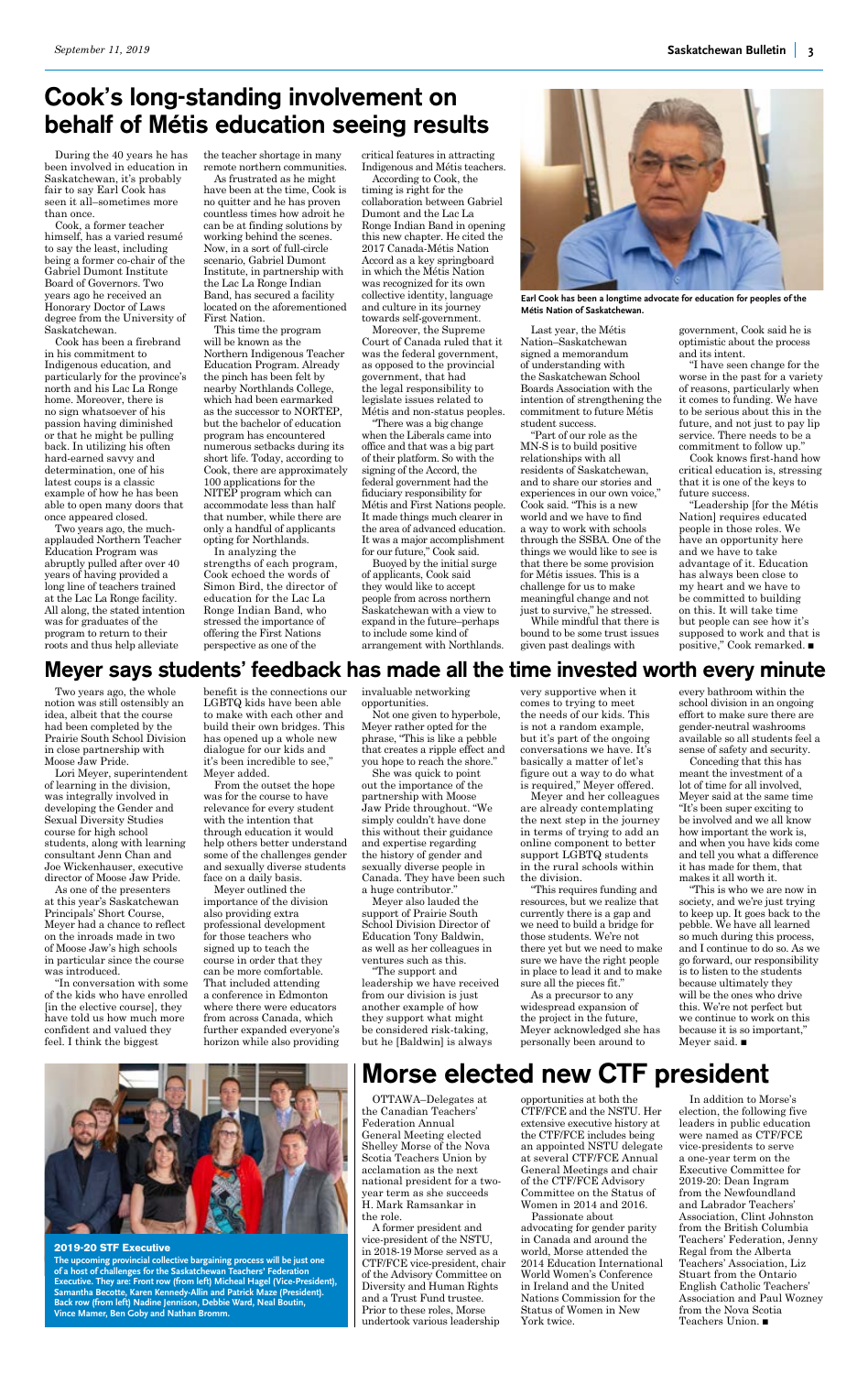## **bulletin**

saskatchewan

The Saskatchewan Bulletin is published 10 times during the school year by the s and saming the senset year by Contributions to the Bulletin are welcome and will be used when possible. All material is subject to editing. Requests for coverage by Bulletin staff should be received at least three weeks before the event.

Editor: Jens Nielsen

Return Undeliverable Canadian Addresses To: Editorial Office 2317 Arlington Avenue Saskatoon SK S7J 2H8 T: 306-373-1660/1-800-667-7762 F: 306-374-1122 bulletin [stf.sk.ca](mailto:bulletin%40stf.sk.ca?subject=)

©2019. For permission to reprint, please contact the editorial office. Indexed in the Canadian Education Index ISSN 0036-4886 Member of the Canadian Educational Press Association and the Educational Press Association of America Return postage guaranteed.

# **Can we dare hope for renewal of trust?**

Ask any of my colleagues around the Saskatchewan Teachers' Federation building, and I'm going to suggest they will say I am the antitheses of a hoarder. While others have countless binders and such, my minimalist corner of the building has three (two of which I have probably never opened, if truth be told).

In the windowsill there is, however, old copies of the *Saskatchewan Bulletin*, so in this case it proved rather poignant that as we start a new publishing season there is a definite sense of déjà vu. Last September's frontpage headline was the fact that an arbitration board had awarded a two-year contract for the province's teachers. Its expiry date was August 31, 2019. So you all know what that means.

Yes folks, we're imminently back at the bargaining table again and dare we hope that, unlike the last provincial collective agreement, things are settled before a year after the existing expiry date.

It would be refreshing if there was a way public trust could be restored–not just for the education sector, but for governments in general. This would be an ideal place to start.  $\blacksquare$ 

It has already been well-chronicled how the STF and the Teachers' Bargaining Committee have committed to making this a transparent process in seeking a three-year deal. Moreover, there is a very purposeful effort to make this round much more specific with the notion of class size and composition at the very heart of the asking package.

Now is when things get a bit murky as the dollar dance begins in earnest as part of courting public support.

The STF steadfastly maintains that even with an increase of \$26 million towards PreK-12 education in the spring budget, it still falls well short of the \$54 million that was yanked in the 2017 budget. Yet this summer, there was Premier Scott Moe telling the good folks of Melfort how the nearly \$2 billion that the provincial government was dedicating to the sector was the "largest investment in the history of Saskatchewan."

Oh yes, he also managed to somehow infuse the issue of the carbon tax into the conversation. Spare me.

Ultimately, we might as well accept that the financial size of any potential agreement is going to be characterized in much different language depending on which side of the table you sit.

As for the issue of class size and composition, that too can be presented in different ways, except for the fact that it is undeniably a major issue that's not going to go away, especially when funding has been slashed for classroom supports for students with special needs.

Ask any teacher and this is a very real issue. Even the civil servants within the Ministry of Education have cited violence and safety as concerns for classroom teachers. Everyone accepts there will be a give-and-take process as part of the negotiations. This area should not be merely a compromise.

Confirming that she is never scared to try new things, Kennedy-Allin added that "I have always strived to be a different kind of teacher and to experiment with different pedagogies. I think I've accomplished that, and I think you have to keep learning to be at your best."

> From the sidelines, I can tell you what I would like to see as this scenario unfolds. More truth and less spin. Laudable as it sounds, when Education Minister Gord Wyant insists that teacher voice must be an important component in carving out a potential new blueprint for education, there has been scant evidence of that being welcomed by all his fellow ministers and those who control the purse strings.

When it comes to the ongoing trend towards student-focused education, you can count Karen Kennedy-Allin among the biggest fans.

The Weyburn Comprehensive School educator, who was recently presented with a Certificate of Teaching Excellence at the 2019 Prime Minister's awards, is all about preparing her students for what lies ahead by striving to provide them with independence.

"That swing to make education more studentfocused is huge in my eyes," Kennedy-Allin said during a break from attending her first meeting as one of the newest members of the Saskatchewan Teachers' Federation Executive.

You see it's not just that she is a tireless advocate for her students, it extends to advocating for the province's teachers as well. In fact, she confided that it is a trait she has had since she was a high school student herself, "and it was a major part of what made me decide that I wanted to be a teacher."

While being reminded of the time commitment required to be a member of the Executive, on top of her role as president of the South East Cornerstone Teachers' Association and teaching physics, biology and environmental science, Kennedy-Allin had a bit of a chuckle about the "probability" of finding time. She noted that she has decided to step back from some of her outof-classroom duties, such as her work with the Ministry of Education and her role as a provincial facilitator.

"It was always in the back of my mind to run for the Executive. My philosophy has always been that it's easier to change a system from the inside, and so my commitment was to see if I could come in and help make a difference.

> "I would also like to recognize all the teachers that have shared their skills and practices with me over the years. All I really needed to do was have enough courage to implement things that I have learned from others that came before," she summed up.  $\blacksquare$

"I've been enjoying advocating for teachers and it seemed like a good time to take it to the provincial level. I have stepped away from a few of my other involvements

because I want to do well and not spread myself too thin," she explained.

As part of her new-found involvement at the provincial level, Kennedy-Allin said she is intrigued by the political side, having already talked with Premier Scott Moe and Education Minister Gord Wyant.

Like many colleagues, Kennedy-Allin is troubled by some of the recent developments in public education, not the least of which have been to experience the harmful funding cutbacks. Regarding the politicians with whom she has interacted, she has her perspective.

"I think they understand the plight of teachers, but honestly I think they [Saskatchewan Party] are too focused on their conservative ideas. I'm not sure they realize the societal benefits of a strong education system. I think they are missing the point in that regard. Investing now will result in savings later in all aspects.

# Kennedy-Allin purposely looks for ways to involve students in the process

"I'm not sure how, but education seems to have lost importance and we have to realize the education funding model can't be sustained with these cuts," she added.

Her analysis is based in significant part to her own introspection, reflecting on her early days in the classroom when she became a wholehearted devotee of the inquiry, project-based model.

"I tried to do too much too fast and I put too much of it into the students' hands, so I had to pull back a bit and find the balance. I took baby steps until we had that balance and that's not the way I am," she freely conceded.

Kennedy-Allin cited a conference she attended at the University of Waterloo as having been transformative to her teaching practice. "It was an international conference on theoretical physics, and I learned so much. It just clicked for me to realize the importance of student engagement, and I try to grow to that every semester," she said. This confirms her belief in a saying that has been attributed to her–students will not care until they know you care.

Her willingness to embrace student voice in the whole teaching process was highlighted in the media release that accompanied her award, in which it was

pointed out she conducts a survey among her students at the end of every semester in an effort to gain the sort of constructive feedback that can lead to improvements.

"That has been very valuable. It's not always going to be something you might like to hear and it can be hard sometimes. But the input from the students can help you remember that different strategies work for different kids," she observed.

Suggesting she coined the phrase, Kennedy-Allin alluded to the "merry-goround" approach to problem solving that includes a circuit of eight work stations, each with a problem to solve.

"It has worked great and the students are excited and you get 100 percent engagement. Every student is assigned a job and a role and nobody gets to sit back and just let it happen. It makes the thinking very visible and I can see what is going on. A lot of times it can be very beneficial and you see there are different ways to solve the same problem. There have been lots of times when I never would even have thought of it that way," she said, while recalling that she kind of backed into physics in her early years of teaching. Today, however, she offered that "physics is

# **Editorial**



my life," adding her licence plate says "Physix."

One of the sources of inspiration that Kennedy-Allin has revelled in is the new curriculum, which she had no small part in constructing along with three other Saskatchewan educators.

"That was so exciting to have been part of because we knew we would be able to transform it," she said, while lauding the work of longtime facilitator Dean Elliott, whom she said did a really great job.

"He [Elliott] let us go and then he would pull us back but he was not afraid to make changes and so we were able to modernize the curriculum. As physics teachers in the classroom, we knew what would work and I think this has really taken hold," Kennedy-Allin said.

Her passion for science has been an inspiration for her two sons, Brandon, who just graduated with



**Weyburn teacher Karen Kennedy-Allin is shown at the Prime Minister's awards ceremony in Ottawa.**

a pharmacy degree at the University of Saskatchewan, and younger son Keith, who has already made it clear that he sees his future in the sciences, which makes their mom understandably proud.

It's that same inspiration she is passionate about instilling in her students, as well as emphasizing the importance of relationships.

"I don't think of teaching as a job–it's who I am. This is what I always wanted to do," she said in reflecting on how her career has evolved since entering the profession in 1992.

"I definitely don't feel like I am nearing the end of my

career. I am always striving for self-improvement, even if sometimes I have been scared. I dedicate this award to my students past, present and future because you are the reason why I do this, and I care so deeply about this. I have my own family and my family at school," Kennedy-Allin said during her acceptance speech.

*"I think they understand the plight of teachers, but ... are too focused on their conservative ideas. I'm not sure they realize the societal benefits of a strong eduation system."*

*Karen Kennedy-Allin*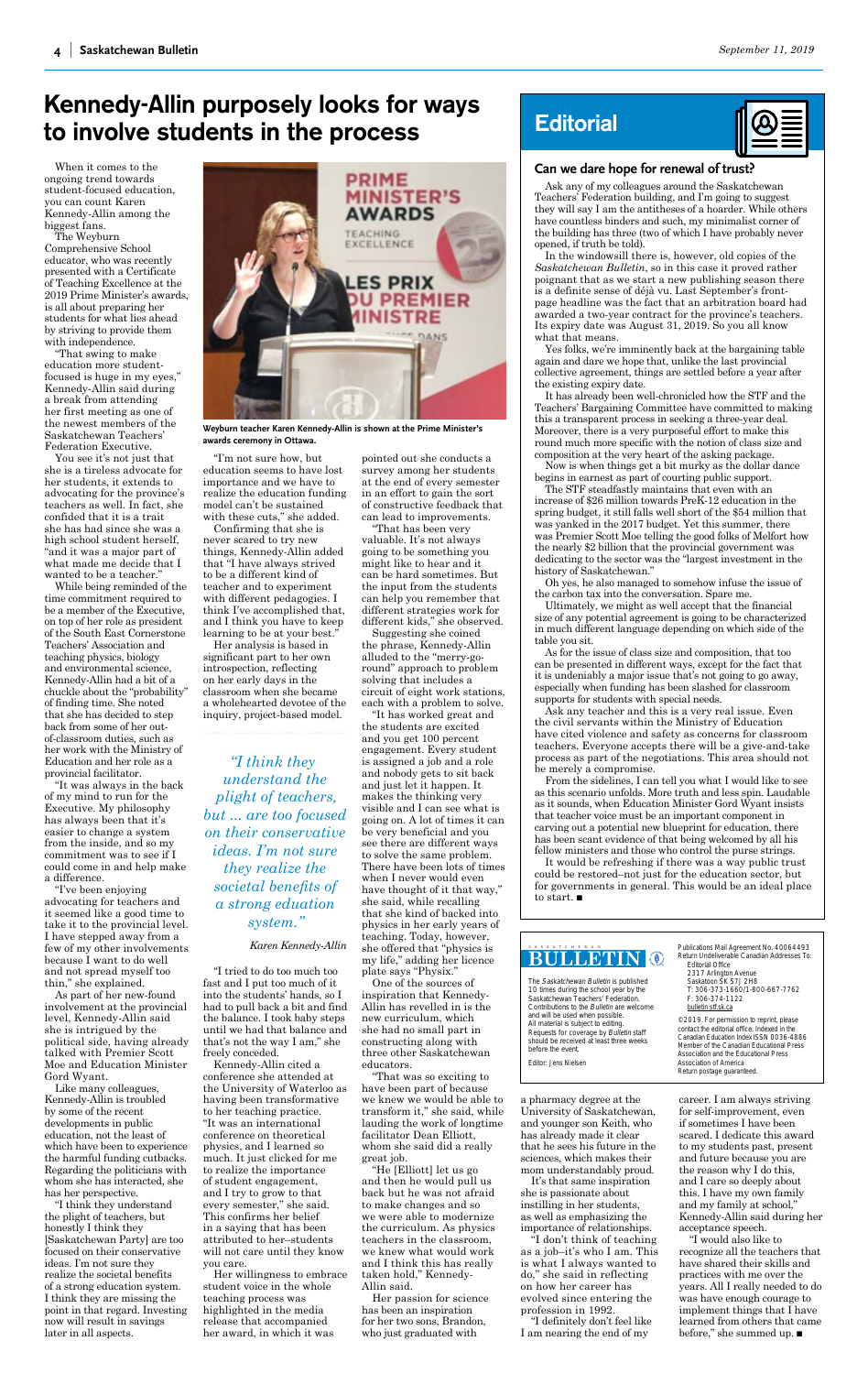# Taking things out of the box has helped students' engagement level

GRONLID–Just before gathering the entire student body (30) and staff (seven altogether, including four teachers) for a photo outside, Gronlid Central School principal Cassandra Neufeld had a chuckle.

Prior to assuming her current role five years ago, she worked for Saskatoon Public Schools for 18 years. "I had individual classes with more kids than we have in the entire school," she laughed.

You don't have to spend more than a few minutes in this environment to quickly deduce two things. First is the unmistakable strong reciprocal bond between Neufeld and her staff with the students in this K-8 facility. Second, it's no coincidence that so much of what is the daily regimen here happens outside in a myriad of ways. You talk about land-based learning; these folks take it to another level entirely, and on a year-round basis.

When it comes to planning activities away from the school, there is a poignant example that small is good.

You see, Shelly Craik is the educational assistant at the school, who also happens to be the bus driver, so arranging for transportation can be easier than what many colleagues in larger centres might experience.

Neufeld enthusiastically confirmed she has always been an avid outdoors person, which she says has been an asset, whether it's teaching students how to canoe or winter camp as part of the school's Below Zero program.

The focus on land-based learning was not the norm when Neufeld first arrived. In fact, there were empty classrooms due to the closing of its high school wing, which provided the impetus for the school to change its focus.

According to Neufeld, the North East School Division is very good at providing data. As a staff they noticed the emerging trends in education and there was a consensus that too many of the students felt disconnected

and weren't as engaged as they would have hoped.

One of the most successful programs adopted at the school was the Feed All Four model, which encompasses body, mind, spirit and emotions as a way to fill that void.

An idea that surfaced was to access the natural connection to the land that comes with living in a community like Gronlid with nearby forests, water and farmland.

"It might be a slough instead of a lake or river, but you just have to look around and see the possibilities for learning. Nature is very unbiased and it can reach everyone; all the time you can learn about science, social studies and math. For us it was just a matter of diving in."

Incorporating this approach with a greater emphasis on Indigenous ways of teaching resonated with the students in a major way. There was also a strong focus on making a connection between students and a caring adult in the community and at the school.

"I can't say enough about the energy and efficacy of our staff. We wanted to see what this would look like and everyone started doing all kinds of research. Our staff meetings are never dull. We came to be cognizant that not all our kids were connecting to the western ways of teaching.

"So we looked at how to incorporate this in such a way that it supported the curriculum and had a strong spiritual and cultural component.

"This school is so different than any I have been at in my career. The way we learn together is so exciting and you just want to come to work. I don't think I could go back to teaching subject-by-subject. This is such an interconnected way for students to learn and it's a great way to teach," Neufeld said.  $\blacksquare$ 



**Cassandra Neufeld (front centre) is the principal at Gronlid Central School. She is surrounded by the entire student body and staff, and being outside like this is the norm for the tight-knit school.**

McDowell Foundation Board of Directors

"We found there was a ripple effect, and our kids were so engaged that reading and literacy results improved so much. There was an increased empowerment and level of confidence because what they were learning was meaningful to them. In a way, we accidentally stumbled on this, but we are doing what makes them feel comfortable. Our kids are so engaged that we have absolutely no issues with attendance or behaviour because they want to be here," Neufeld observed.

"As a staff we have taken a different route in terms of planning since we started this. The really great part to see is how we have been able to make everything very cross-curricula and so there is so much more inquirybased learning happening. That has been critical to the success we have experienced and it has been very purposeful. It's common that with our student population we will have Grades 1 and 5 together on an excursion.

For more information on these or any of the Foundation's projects, please visit <www.mcdowellfoundation.ca> or follow us on Twitter @STF ${modowell.}$ 

"Maybe in the beginning it looked more like a series of field trips, but it has morphed into something much more fluid. With the support of our community, the level of confidence of our students has grown so much," Neufeld added.

As far as the favourable locale of Gronlid when it comes to land-based education, she suggested that the same principles can be applied anywhere, even if it is an urban

setting where it might just be a walk around the block.

Neufeld admitted much of her time that is not taken up by teaching or administrative duties is spent on the phone arranging for the latest expedition, as these programs have now expanded well past Gronlid to surrounding environs.

While the switch from the province's largest city to a hamlet of 74 people has been quite an adjustment for a self-confessed city slicker, her husband Sheldon is also a teacher in nearby Tisdale and has family connections here. This is what prompted them to try this more serene setting for their young family.

## approves over \$79,000 in research funding **By Ellen Whiteman, Manager,**  Practicing Anti-Racist

"The process has been transformational and right from the sustainability review, our goal was to establish what our identity was going to be. Together with the community, we have done that and we have received very positive feedback and have been supported by the division so it's been great," Neufeld commented.

So what is it like when she comes home from a full day at school you ask? "I feel exhilarated when I watch the kids and see the look on their faces and see the passion they didn't even know was there. It's become very personal for me. We have students who have tried something they have never tried before and so it was overcoming fear in some cases," she said. Neufeld added that after several years, she has gone back to upgrading her own lifeguard certification because "I don't want to let those kids down."

While summer holidays were imminent at the time of this interview, Neufeld was already looking forward to returning in the fall.

*"Nature is very unbiased and it can reach everyone; all the time you can learn about science, social studies and math ... it was just a matter of diving in."*

### *Cassandra Neufeld*

**McDowell Foundation**

The beginning of the new school year signals the start of seven new, professionally led research projects funded by the McDowell

Foundation. In early June, the Foundation's Board of Directors approved \$79,161 in new research money for the 2019-20 school year.

Land-based education, student mental health, and sense of belonging and leadership are three key subjects of successful grant applications.

The projects approved for funding for 2019-20 are:

• Student Voice Project to Improve Sense of Belonging in Middle Years' Classrooms.

• Developing Sense of Belonging Through Land-Based Education.

• How Does a Teacher Incorporate Place-Based "First Nations Way of Living in Nature" Into the Classroom to Teach High School Sciences in a Northern Reserve School?

• The Development of Teacher Self-Efficacy to Promote Student Mental Health Through the Support of the School Psychologist.

• How Do School Leaders Narrate Their Stories of

Education?

• Female Leaders and Their Impact on School Culture in Saskatchewan. • Breaking Out of the "Textbox": Increasing Land-

Based Learning.

• A Relationship of Harmony and Success: Improving Engagement.

The scope of the research projects the Foundation is able to fund is exciting. We look forward to the benefits students and teachers will experience because of the hard work our dedicated research teams do each year.

The Foundation would like to thank all of the teachers and other educators who applied for funding in this year's competition. Projects focused on teacher leadership, reconciliation and intensive needs. Many others were identified as fundable through the review process, but not funded due to budgetary constraints.

# **Community involvement has been pivotal for Gronlid Central School**

GRONLID–This would hardly qualify as a newsflash Whereas initially it was the school reaching out, now since the phrase has been used frequently, even if

the words might be altered somewhat.

The accepted premise, though, is that if a town loses its school, you can all but turn out the lights.

The hamlet of Gronlid (population 74) is no exception. Five years ago, the decision was made to curtail what had been a K-12 school to today's K-8 version (with 30 students and four teachers), with high school students going to nearby Melfort.

This shift pretty much coincided with Cassandra Neufeld's arrival as principal of Gronlid Central School. Once the decision was made to no longer have the high school component, it proved to be the catalyst for greater community involvement in a major way following a sustainability review by the North East School Division.

According to Neufeld, previously the community was always supportive, but most residents didn't know much about what was going on in the school.

Fast forward to today and that is hardly the case any longer. Neufeld said she and the staff at the school made a concerted effort to reach out. As a result, now the level of engagement between members of the community and school is integral to the children's learning, to say nothing of the all-in involvement of those living in and around Gronlid.

"It's been an amazing journey, not just for the students, but the community and people want to be involved and I've heard so many times from parents and community members that they wish they had learned this way," Neufeld said.

it is commonplace for community members to come

and ask how they can help, to the point where there are already arrangements booked well into fall.

Neufeld recalls one instance in particular when a large group of residents accompanied the students to the river where they released fish that they had raised from birth in the school.

Another example that comes readily to mind was when the entire school was invited to visit a local farm and students learned not only about the different types of soil but also about the economy of agriculture through a role-playing exercise.

"As people in the community have become more involved and feel more a part of the school, it has been wonderful. The relationship between the school and the community has morphed into something special. It might be your neighbour or a family member; everybody is ready to step up and there is a definite feeling of ownership and pride in the involvement," Neufeld said.

Anyone looking for tangible examples can just cast an eye on the ambitious playground and more recently, the outdoor garden space, stage and gazebo. The common denominator again is the involvement of the community, whether it be financial donations or the labour.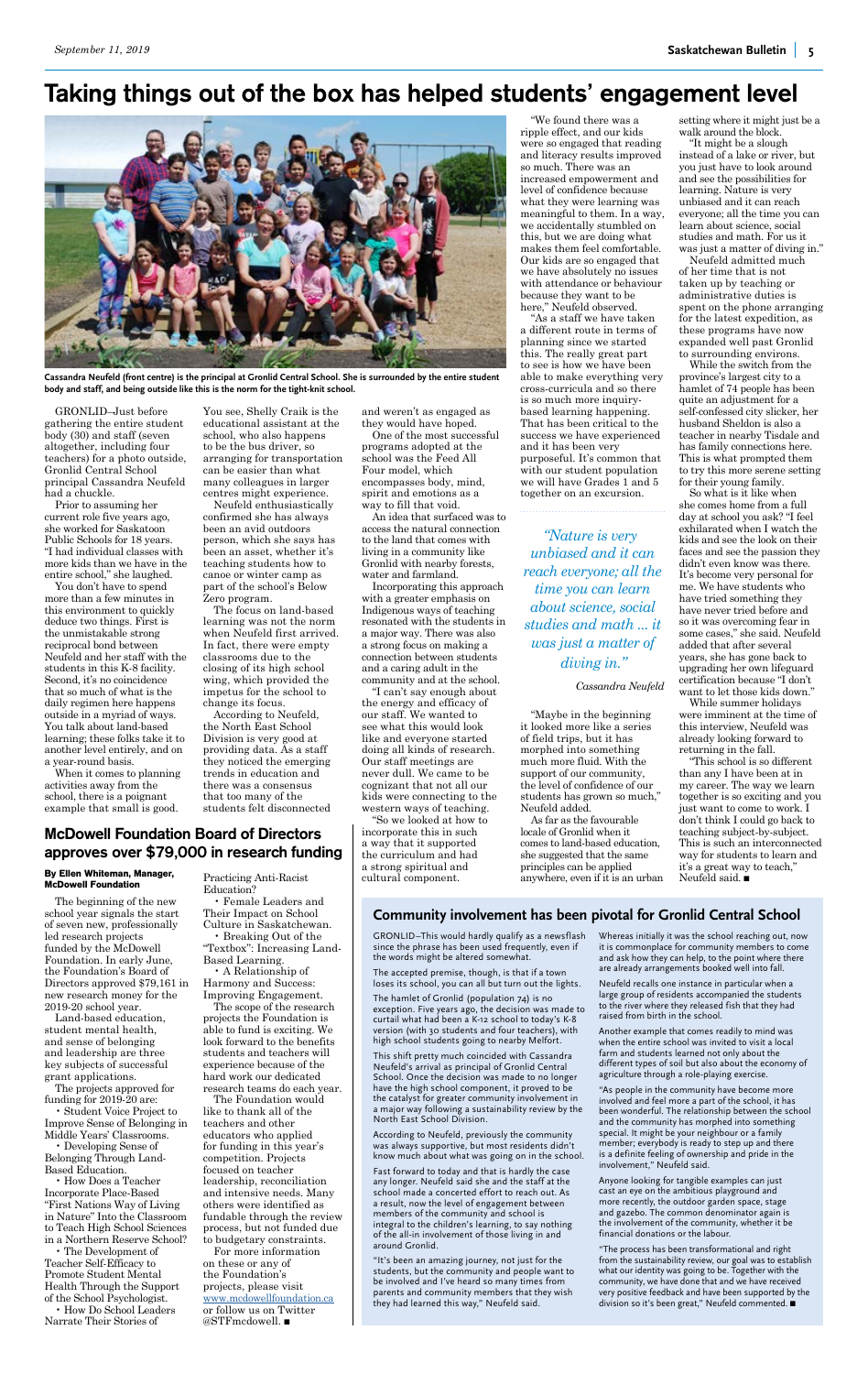# <span id="page-5-0"></span>Cooper is hoping to spread her own wellness journey to colleagues as well

# Meadows wins national writing award

DELISLE–Increasingly, the topic of wellness for members of the teaching profession has recently been brought to the forefront. It is hardly a new phenomenon, but it is one of those topics that did not tend to be discussed very often in the past.

Kim Cooper, who is a special education teacher at Delisle Elementary School, has experienced the importance of wellness firsthand and she is here to tell her story–even if not long ago she literally couldn't. The reason was that after having been the victim of at least a couple of rather traumatizing episodes with students at school, this led to her actually losing her voice for an extended period of time.

As she was to find out in subsequent counselling and speech pathology sessions, the stress that she had experienced manifested itself in the form of voice loss.

Sitting in her office at school, Cooper can vividly recall the experience, even if initially she was at a loss as to

what had happened.

The voice loss was at its worst three years ago. As a result, on her return to

school she was put on a halftime contract for six months and now is back on a fulltime basis.

Yet, as she says, it is slightly different now for the simple reason that "I have come to know my body, and to understand the importance of being well. I have had to learn to advocate for myself and that might mean just taking a break for a few minutes. It's a huge mindset change but as I have learned, you can't pour from an empty cup. So I have to handle things differently sometimes and to understand that it's OK. We [teachers] all have to understand that."

Cooper said when she lost her voice, it was a culmination of feeling overwhelmed. It was only later she understood the connection and how there was a direct linkage due to the fact that part of her throat muscles were paralyzed because of the stress. She now resorts to massage therapy to relieve the pressure

"I have said I wanted to be a teacher since Grade 12, so I guess I'm living the dream," she smiled somewhat ironically. "I don't see myself giving up teaching, but I want to be well doing it."

Former Saskatchewan teacher Sally Meadows has won a 2019 Word Award for her children's picture book, *The Underdog Duckling.*

This is the sixth year Meadows has been shortlisted for The Word Awards, and it marks the second time she has won. In 2018, she won in the short fiction category for *A Blessed Christmas.*

Awards were handed out in 43 categories at the event held in Hamilton, Ontario. Meadows, who is an author as well as a singer and songwriter, had been shortlisted for her nature trivia book, *When Sleeping* 



on the aforementioned muscles in her neck if she is experiencing stress.

"For some it might be in the form of a digestive disorder, but it was certainly an eyeopener for me. I had never experienced anything like that before, but now I am much more aware when I can feel my muscles tighten and so I can respond appropriately," she added.

> a part of everyday teaching. We need to pay attention," Cooper added.

Cooper indicated that the Adult Speech and Language Centre at Saskatoon City Hospital can help other teachers who are experiencing voice issues.  $\blacksquare$ 

"As teachers, we are wearing these badges that [say] we can handle it. We need to change that and to look after ourselves. I've been very supported since I came back," she said, acknowledging that it is probably somewhat easier in a small school.

In addition to having administration support for a short time out if she needs it, the school also purchased a personal amplifying device that she can use if needed in order to save her voice.

Upon returning to work, one of the first and most difficult steps for Cooper was to share with colleagues.

"It took me eight months and it was hard to share my story. I was scared and there was this fear of judgment from my colleagues. I had to speak my truth and be confident enough to know that it was OK that some might question, but it worked out," she said.

Cooper readily acknowledged that during her counselling sessions, it was suggested she might rethink her choice of profession and she contemplated it. But she has always wanted to be a teacher and so to incorporate wellness into her daily regimen has become her goal.

Since coming back, Cooper has also been committed to bringing attention to the wellness aspect to other educators.

"We aren't all at the same place and everyone is on their own journey but we can't give up and ignore some of the signs. This is the new reality in the classroom. Maybe sometimes it means having to talk to someone and do a little reflection.

"It all comes down to the fact that some of the things we are experiencing in education might be out of our hands, but wellness is something

we can control. We teach our kids to be well; we should be modelling that behaviour ourselves as teachers."

> Finally, as you review the contents of your back-toschool backpack, take time to reflect on your beliefs, values and passion for education and leadership. Perhaps these affirmations of your professional identity deserve special placement. How about some brightly coloured badges on the outside of your backpack this year?  $\blacksquare$

According to Cooper, even small things can be helpful, whether it's having flowers or food in the staff room for the collegiality factor, doing yoga, or just talking. "There's no one-size-fits-all, and we need to be open to all avenues depending on what the individual might need.

*Birds Fly: 365 Amazing Facts About the Animal Kingdom*  and for her blog post, Sally's Adventure in Puppyland-Week 24-Extreme Makeover: Reflections on 2018.  $\blacksquare$ 

"It's about balance. We have to pay attention to that–whatever it takes to build up your repertoire. It can be beneficial not only at school, but in your home life as well," she added.

Cooper has managed to establish a wellness committee within the Prairie Spirit School Division and has secured a grant from Nutrien to promote education wellness.

If there has been a silver lining to this rather tumultuous process, Cooper alluded to the personal journey of discovery. "I have learned a tremendous amount about myself through this. I have grown to focus on being more relaxed and I know stress is not my friend.

"I was terrified when I started this journey, but I have grown tremendously and this is my world now. We all have to try and stay well. My dream is that a commitment to wellness is

# Instructional Leadership

# **What's in your backpack?**

## **By Jane Macleod, Senior Manager, Research and Records**

Gearing up for another school year is almost a ritual for students and teachers. Shops and websites are replete with the latest must-haves in writing supplies, desk organizers, planners, notebooks and backpacks. Teachers are tempted with the latest in technology and learning resources guaranteed to enhance students' learning experiences from early childhood to university.

A backpack laden with brand new and sparkling supplies signifies a renewed sense of energy and optimism for a successful year, and I suspect this is as true for students as it is for parents, teachers and principals. So what does the research tell us about what school-based leaders should include in their back-toschool backpack?

- **1. Fresh thinking.** What new ideas about leading and managing have been percolating in your mind over the holidays? As reflective practitioners, principals typically reflect on their leadership performance over the past year. Experienced principals reflect on questions such as what worked, what needs tweaking or what needs revamping. Planning for the year ahead, ask yourself what changes in your school or community will create new leadership opportunities. Finally, ensuring an openness to new ideas is an essential for any principal's backpack.
- **2. Inquiry for learning.** The 2015 Ontario monograph *System Leaders and Collaborative Inquiry* invites educational leaders to "work together to improve their understanding of what learning is (or could be), generate evidence of what's working (and what's not), make decisions about next steps and take action to introduce improvements and innovations." Some worthwhile thinking for any principal's backpack.
- **3. Tools tried and true.** Websites, podcasts and blogs today share leadership tips and strategies that have withstood the test of time. Regardless of your principal experience, take time to reflect upon and renew your commitment to essential leadership practices such as:
	- Committing to know each member of your staff so that you can support them in their role of facilitating student learning in your school.
	- Committing to learn about your students. Relationships matter! Successful principals will tell you that their relationship with students profoundly influences the school culture as well as their relationship with teachers and parents.
	- Committing to connect with your local community. One principal shared her goal of communicating (in person or via email or telephone) to at least one community member every day. She added that each interaction would include saying something positive about the school.
	- Committing to stay connected with your





professional community. Your principal colleagues can offer local knowledge and contextual understanding as well as professional guidance and support as you prepare for or respond to leadership opportunities and challenges during the upcoming year. Andy Hargreaves and Michael O'Connor (2018) tell us that, "No profession can serve people effectively if its members do not share and exchange knowledge about their expertise or about the clients, patients, or students they have in common." Fundamentally, their notion of collaborative professionalism is about "creating stronger and better professional practice together."

• Committing to take care of yourself. Supporting positive mental and physical well-being in schools is on the research agenda for many educational organizations today. As the school principal, be visible and deliberate as you encourage and model a healthy and balanced work-life culture amongst your students and staff.

**Kim Cooper has experienced her own serious wellness issues and has become an advocate for teachers in Prairie Spirit and elsewhere to prioritize their own health.**

*" It all comes down to the fact that some of the things we are experiencing in education might be out of our hands, but wellness is something we can control. We teach our kids to be well; we should be modelling that behaviour ourselves as teachers."* 

*Kim Cooper*